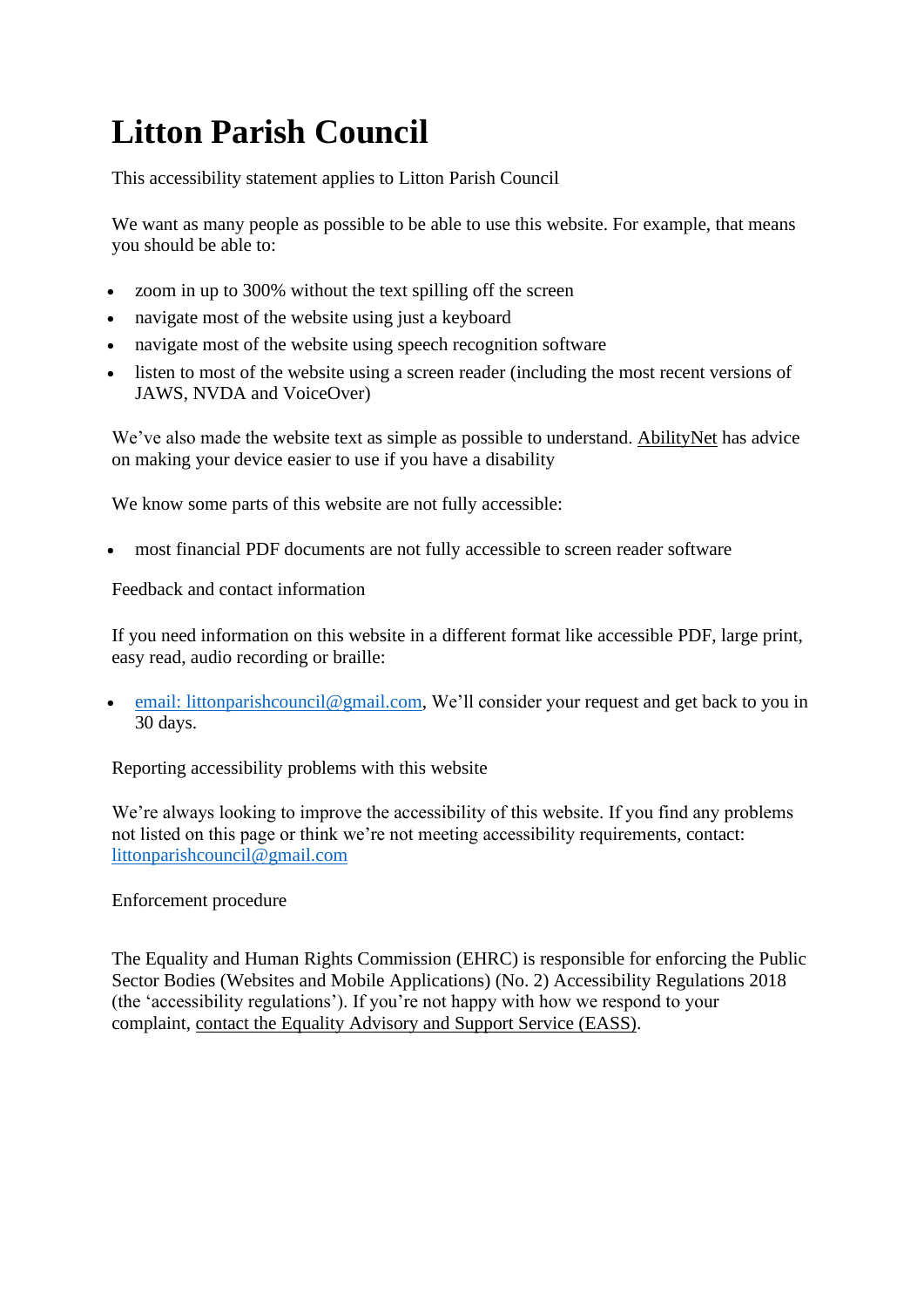Technical information about this website's accessibility

Litton Parish Council is committed to making its website accessible, in accordance with the Public Sector Bodies (Websites and Mobile Applications) (No. 2) Accessibility Regulations 2018.

This website is predominantly compliant with the Web Content [Accessibility](https://www.w3.org/TR/WCAG21/) Guidelines [version](https://www.w3.org/TR/WCAG21/) 2.1 AA standard, due to 'the non-compliances and exemptions' listed below.

PDFs of the Parish Council's financial documentation. Although the following statement has now been added to those pages where the downloads are available.

*'If you find that you are having difficulty reading or accessing any of the resources in the formats they are currently in, you can order copies that are more accessible by emailing littonparishcouncil@gmail.com. Please make sure you state your preferred accessible format and which resource it is you would like to receive and we'll get back to you as soon as possible.'*

*If you are unsure of your preferred accessible format, please add details of what you need to do with the document in your correspondence.'*

Non-accessible content

New documents we publish and documents you need to download or fill in to access one of the services we provide should be accessible.

We know that some of our financial documents are not accessible. For example, some of them:

Cannot be listened using a screen reader software

This mostly applies to these document types:

- Annual Governance & Accountability Returns and associated notices
- Internal Audit Reports

Content that's not within the scope of the accessibility regulations

## PDFs and other documents

Some of our PDFs are essential in order to comply with the Transparency Code for smaller authorities. For example, we have PDFs with financial documents that contain information that must be published. By December 2020, we plan to either fix these or replace them with accessible HTML pages.